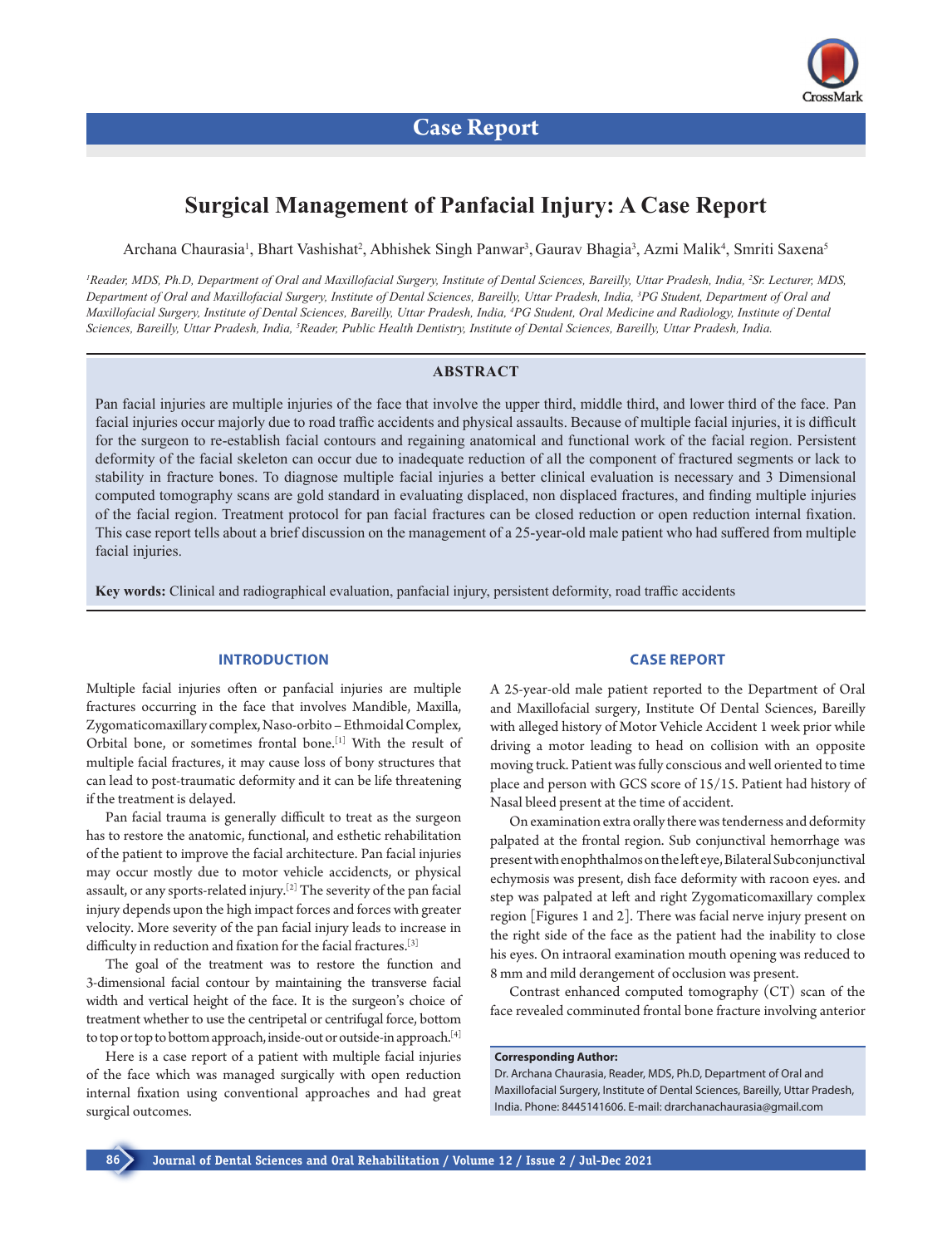

Figure 1: (a) Frontal view of patient showing dish face deformity with racoon eyes and left subconjunctival hemorrhage (b) Facial nerve injury of right side (c) Frontal view showing enophthalmos of the left eye



**Figure 2:** (a) Axial section of computed tomography (CT) scan showing comminuted fracture of the anterior and posterior table of the frontal bone (b) Axial section of CT scan showing facture of the lateral wall of the orbit (c) Axial section of the patient showing right and left Zygomaticocomplex # (d) Three-dimensional section of the face showing comminuted frontal bone fracture

and posterior table of the frontal bone, on the mid face region fracture line, was running in bilaterally in the pyramidal shape depicting of Le-Fort II fracture and bilateral maxillary sinus was seen filled with blood.

On the basis of clinical and radiographical examination patient was diagnosed as Pan facial injury having Frontal Bone fracture as well as Le-Fort II fracture. And hence treatment plan was carried out accordingly.

The patient was prepared for open surgery under general anesthesia and was treated in the top to bottom approach. A bicoronal approach was used to reach out comminuted frontal bone fracture where fixation was done with a titanium mesh of thickness 1.5 mm and 1.5 mm  $\times$  6 mm mini-screws to recontour the facial deformity. Bilateral intraorally vestibular degloving incision was given to reach out the fracture line over Zygomaticocomplex (ZMC) region and fixation was done using a continuous 6 hole plate with 2 mm  $\times$  6 mm screws and an L plate of hole with gapwith 2 mm  $\times$  6 mm screws [Figure 3].

Post-operatively patient had better esthetic results and getting anatomical and functional stability in the facial region [Figure 4].

### **DISCUSSION**

Pan facial injuries are generally caused by high impact forces or high-velocity forces which necessitate high degree of fracture of facial bones.[5] Historically these fractures were treated with

a conservative approach which led to problems that includes malocclusion, increase in facial width, and decrease in facial projections.[6]

There is no accepted definition for panfacial trauma, but it can be said as simultaneous fractures of the facial region that involve, cranium (upper third), mid-face, and mandible region.[7]

During concomitant fractures of the maxilla and mandible arch if becomes difficult to re-establish the occlusion. When both the fractures are concomitant, Manson and Glassman advised fixation of palatal fracture first and using the maxillary arch as a template to get to the occlusion with the mandibular arch.<sup>[8]</sup> The difficulty of treatment increases when the fracture is unfavorable or undisplaced or having multiple associated fractures. The fracture occurring in symphysis and parasymphysis region with associated fracture of condyle that may result in retro displacement of the mandible with widening of angles. In such conditions, all the fracture segments should be exposed prior to reduction and fixation and pressure should be applied at gonial angles to close the lingual gap to achieve lower facial width.<sup>[9]</sup>

The purpose of treatment of pan facial injuries is to protect the airway, restore the facial width and functional and anatomical aspects of the patient. Delay of the treatment in panfacial trauma or multiple facial fractures leads to improper reduction or inadequate outcomes leading to loss of anatomical or functional rehabilitation.[10] Advantages of early treatment of pan facial fractures reduces the risk of post-operative infection and maintains